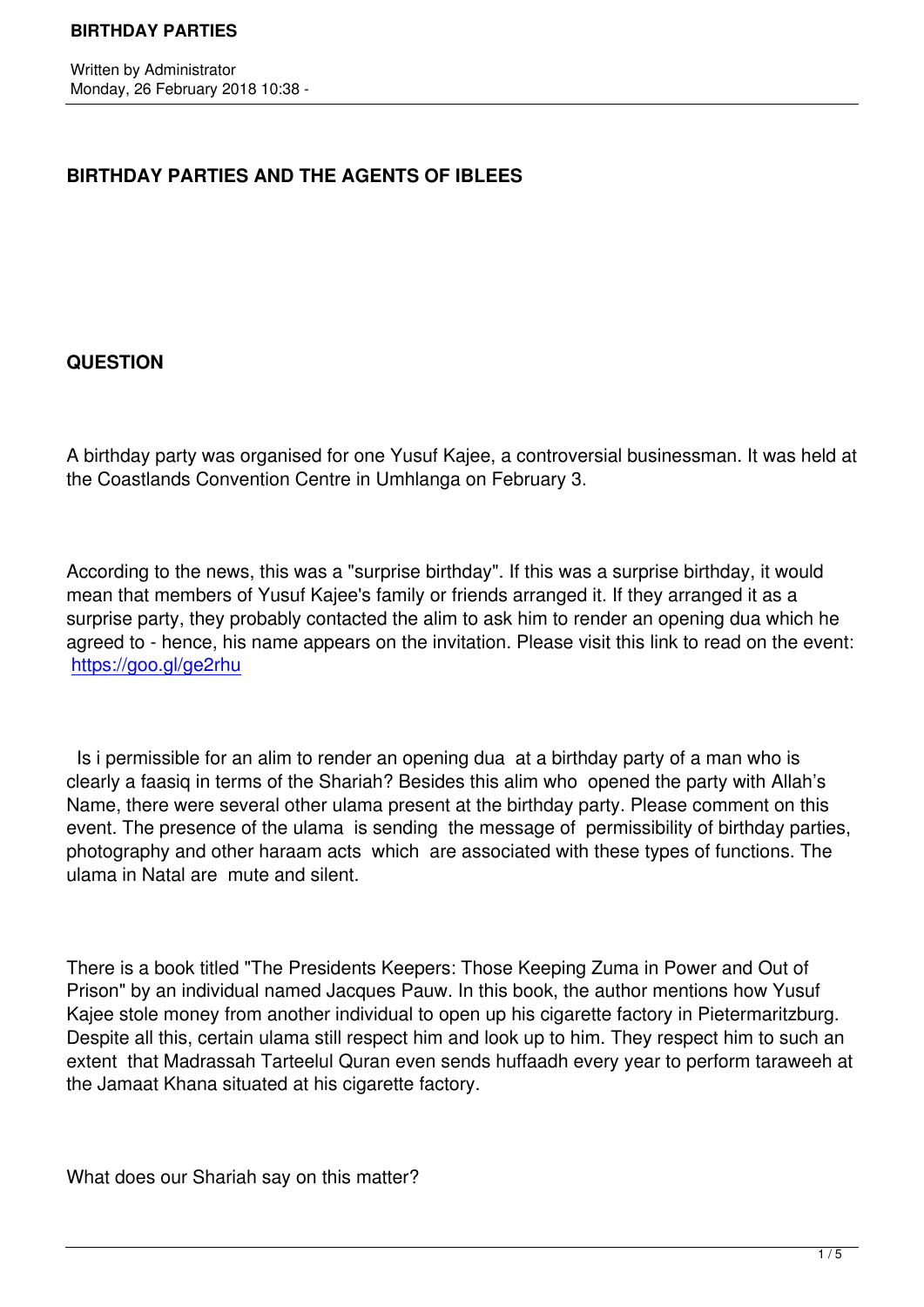Written by Administrator Monday, 26 February 2018 10:38 -

### **ANSWER**

**What the Shariah says, is known to every Muslim even to ignoramuses provided their Imaan is still intact. The shaitaani characters whom you have described as 'alim' and 'ulama' – those who had graced this haraam devilish merrymaking party with their evil presence are Agents of Iblees. They are not Ulama. They are juhala of the worse kind. In fact, the chap who recited the dua to open the immoral haraam birthday party, whom you called an 'alim', is in all probability a genuine** *munaafiq* **masquerading as a Muslim. It is not possible for even a stupid molvi to commit blatant kufr by so brazenly reciting a dua when consuming shaitaan's faeces at an accursed party.**

**The Ulama of the Jamiat and the Darul Ulooms in the Natal area who are fully aware of all the haraam, fisq, fujoor and kufr which were perpetrated at shaitaan's party, but who** elected for silence thereby refraining from criticizing their<sup>[]</sup> munaafig, faasig and faajir<sup>[]</sup> **members who were present, are in the words of Rasulullah (Sallallahu alayhi wasallam)** *' DUMB DEVILS'.* 

**About these 'ulama' who even surpass the Ulama of Bani-Israaeel in the science of**  *Kitmaanul Haqq (Concealing the Truth)*

**and the science of** 

*Talbeesul Haq bil Baatil (Confusing the truth with falsehood),*

**Rasulullah (Sallallahu alayhi wasallam) said:**

*"He who remains silent about the Haqq (i.e. when the Haqq is assaulted or concealed or confused) is a shaitaan akhras (a dumb devil)."*

**Warning and reprimanding these Dumb Devils, the Qur'aan Majeed states:**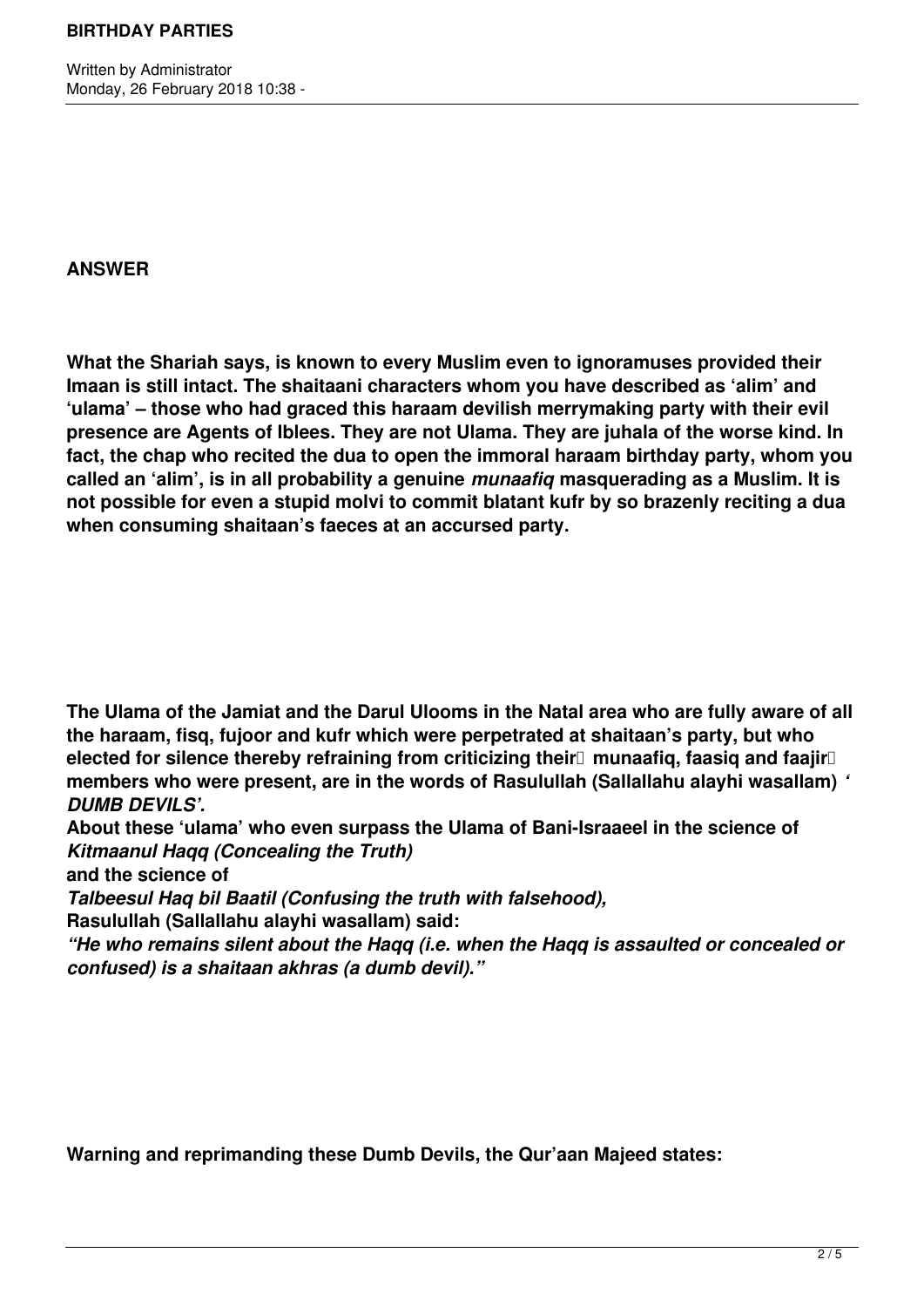Written by Administrator Monday, 26 February 2018 10:38 -

*"Do not confuse the Haqq with baatil and (do not) conceal the Haqq whilst you are aware."*

**Worse than the faasiq/faajir for whom the haraam shaitaani birthday party was organized are these crank, bogus shaitaani molvis who masquerade as ulama. They brazenly commit kufr by reciting the Qur'aan and invoking the Name of Allah Ta'ala at a haraam function dedicated to the memory of Iblees, La-een, Mardood.**

**The molvi who had rendered the opening dua to mark the opening of the haraam shaitaani party has lost his Imaan. Assuming that he is not a** *munaafiq***, but merely a jaahil, then the act of kufr has rendered him a kaafir. Salaat behind this devilish character is not valid. May Allah Ta'ala save the Ummah from the tentacles of these Agents of Iblees masquerading as ulama.**

**In this age, the molvis and sheikhs by far and large, have become the fearful Signs of Qiyaamah. These types of ulama-e-soo' have been predicted by Rasulullah (Sallallahu alayhi wasallam).**

**--------------------------------------------**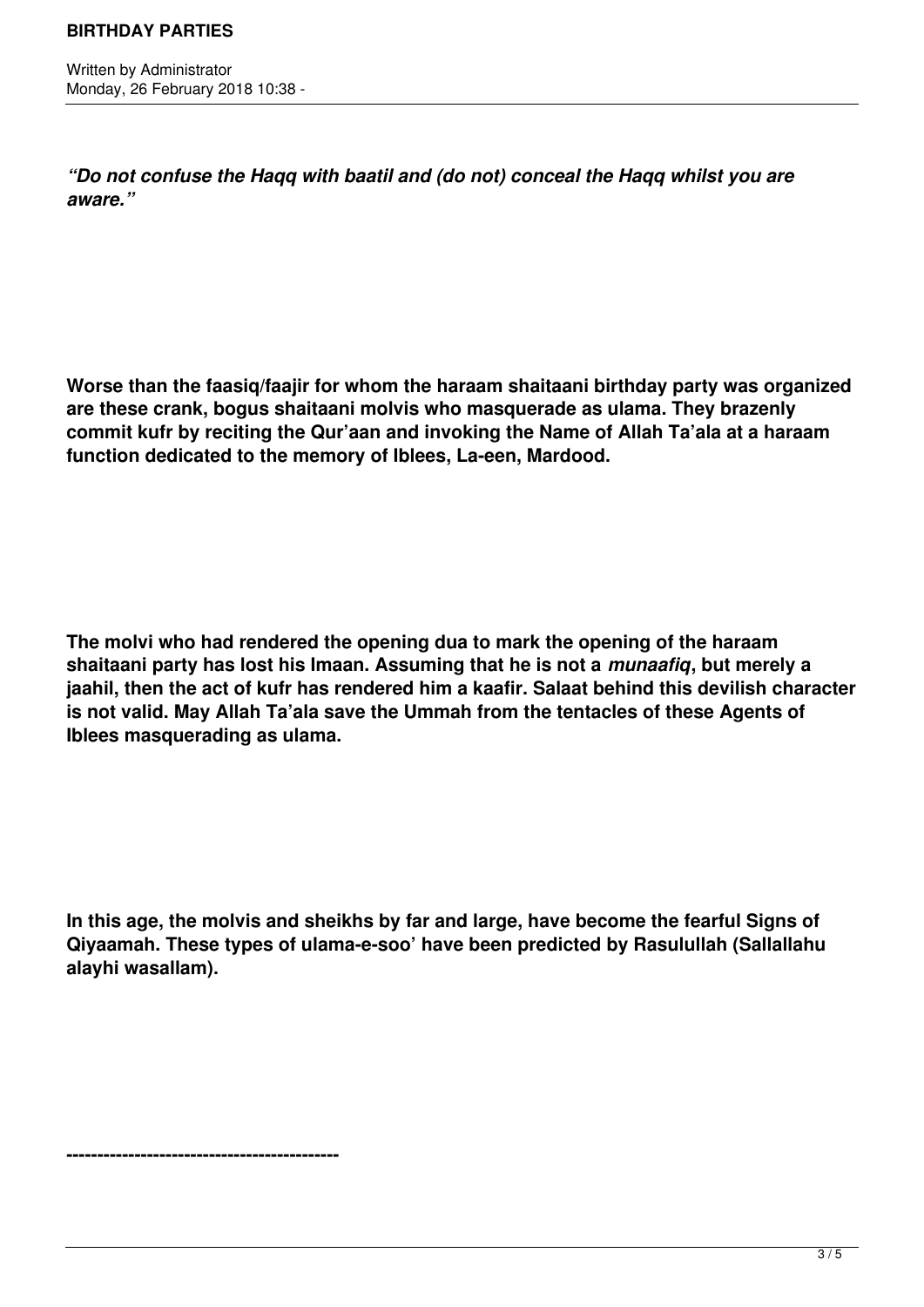Written by Administrator and Administrator and Administrator and Administrator and Administrator and Administrator and Administrator and Administrator and Administrator and Administrator and Administrator and Administrator

# **SOUTH AFRICA**

## **[Cops, politicians](https://www.timeslive.co.za/news/south-africa/) and KZN elite crack the nod to tycoon's birthday bash**

### **A who's who of KZN's elite were on the controversial businessman's guest list**

13 February 2018 - 06:20BY GRAEME HOSKEN

Senior officers, corruption-busting cops and even the suspected KZN police commissioner cracked invites to the lavish 50th birthday party of cigarette manufacturing tycoon Yusuf Kajee.

The businessman, who is currently under investigation by SARS and the Hawks for alleged tax-related violations and money-laundering and corruption charges, had his party at the Coastlands Convention Centre in Umhlanga on February 3.

The bash saw crime intelligence agents, police station commanders, alleged mafioso, lawyers, businessmen and politicians wined and dined.